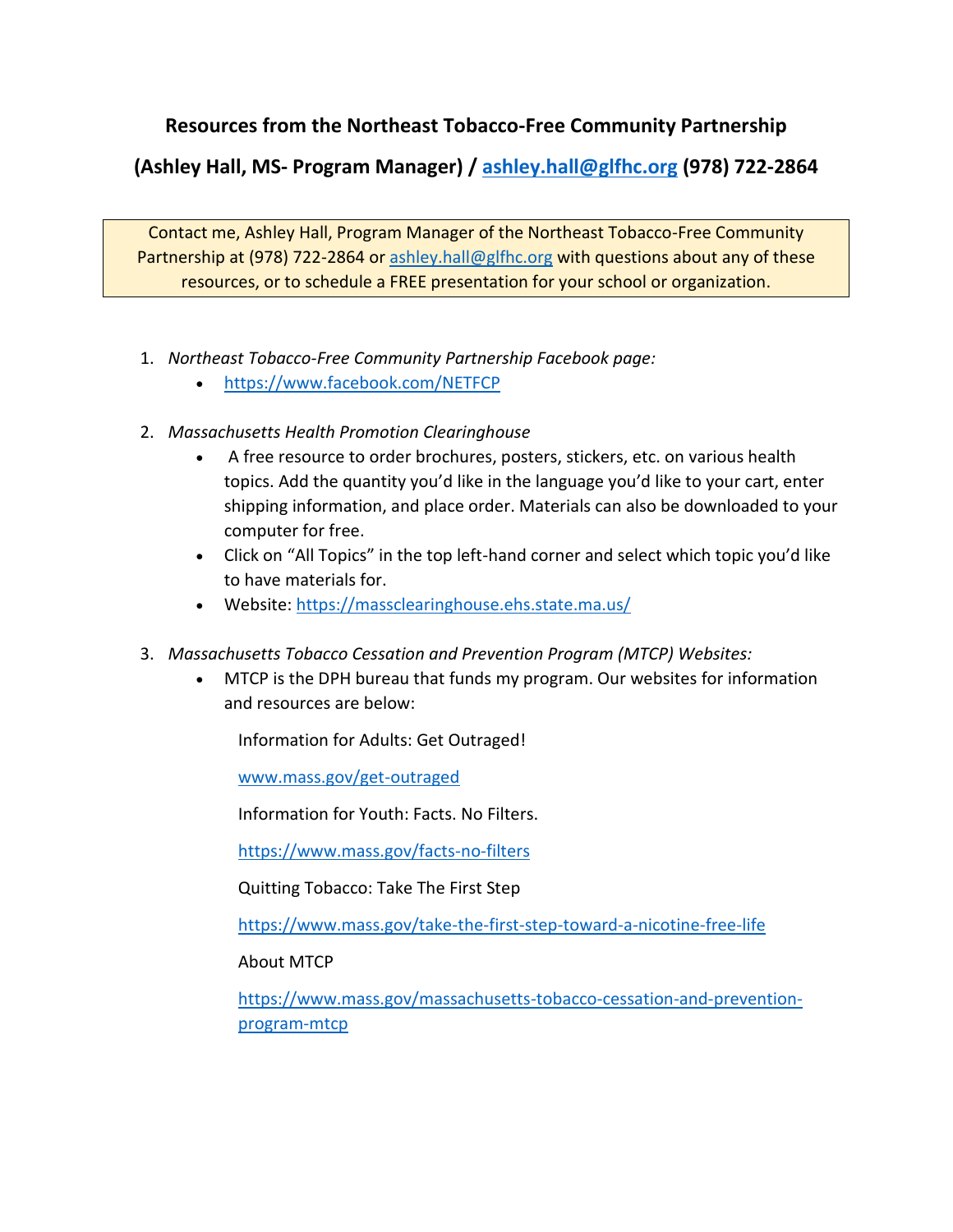- 4. *Get Outraged! Toolkit:*
	- This is a FREE evidence-based resource for schools and other youth serving organizations on how to **educate their staff and students/other youth about vaping, resources to help youth quit, FREE diversion programs, and more.**
	- The toolkit can be found here: [https://www.mass.gov/doc/get-outraged](https://www.mass.gov/doc/get-outraged-toolkit/download)[toolkit/download](https://www.mass.gov/doc/get-outraged-toolkit/download)
- 5. *Resources for youth quitting vaping:*
	- <https://www.mass.gov/service-details/get-help-to-quit-vaping>
		- o My Life, My Quit:
			- [https://www.mass.gov/info-details/about-1-800-quit-now#program](https://www.mass.gov/info-details/about-1-800-quit-now#program-for-youth-who-use-tobacco-or-vape-(my-life,-my-quit%E2%84%A2)-)[for-youth-who-use-tobacco-or-vape-\(my-life,-my-quit%E2%84%A2\)-](https://www.mass.gov/info-details/about-1-800-quit-now#program-for-youth-who-use-tobacco-or-vape-(my-life,-my-quit%E2%84%A2)-)
			- <https://mylifemyquit.com/>
		- o This is Quitting
			- o NOTE: This is Quitting is a nationwide program, however, we have special funding to provide the program specifically for MA youth, so it is important to promote our MA phone number instead of the nationwide number.
			- $\circ$  truth<sup>®</sup> does not have MA specific website, but information about the truth® MA program below:
				- This is Quitting powered by truth<sup>®</sup> is a texting program for young people who want to quit vaping. It is a free, confidential 60-day program during which participants receive texts with information, tips, and support. They receive daily text messages to help them prepare to quit and supportive texts from young people who have been through the program and know what it's like to quit. They can also text "CRAVE," "SLIP," "STRESS," or "MORE" at any time for instant support, or "MASSINFO" for information specific to Massachusetts. Young people can sign up even if you they aren't ready to quit – the texts they receive will give them strategies and practice quits to help build confidence and help them feel ready to quit. To enroll in the program, youth text "VapeFreeMass" to 88709. Youth can also connect with their school nurse, counselor, or coach to help get them started.
- 6. Training, educational, and professional development opportunities for professionals:
	- **UMass Medical School Center for Tobacco Treatment Research & Training:** <https://www.umassmed.edu/tobacco/>